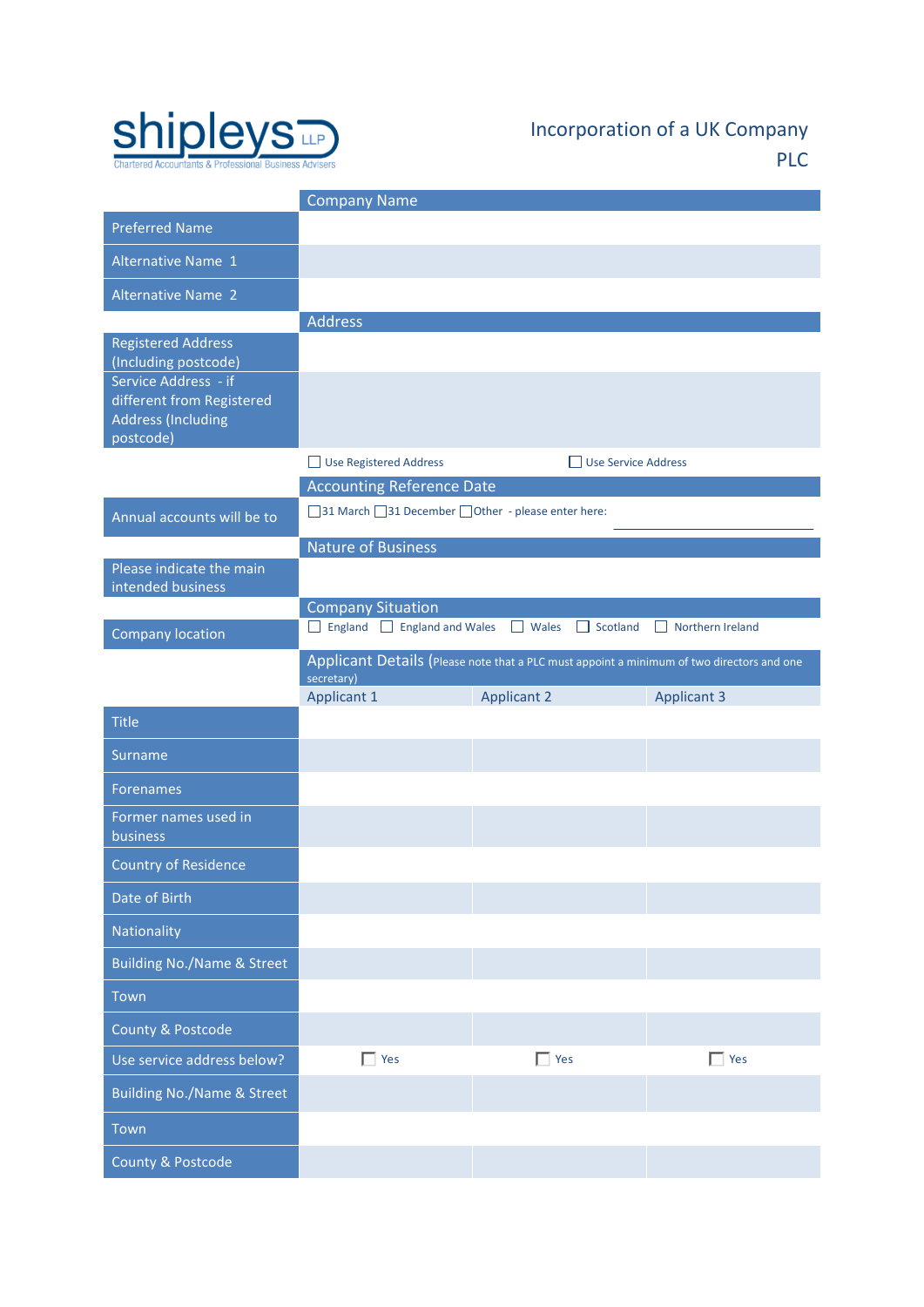|                                                      | <b>Security Information</b>                                                                                                                                                                                |                    |                    |  |
|------------------------------------------------------|------------------------------------------------------------------------------------------------------------------------------------------------------------------------------------------------------------|--------------------|--------------------|--|
|                                                      | <b>Applicant 1</b>                                                                                                                                                                                         | <b>Applicant 2</b> | <b>Applicant 3</b> |  |
| Eye Colour                                           |                                                                                                                                                                                                            |                    |                    |  |
| <b>Town of Birth</b>                                 |                                                                                                                                                                                                            |                    |                    |  |
| (Home) Telephone Number                              |                                                                                                                                                                                                            |                    |                    |  |
|                                                      | <b>Share Details</b>                                                                                                                                                                                       |                    |                    |  |
| Amount of shares issued<br>and to whom               |                                                                                                                                                                                                            |                    |                    |  |
| Are shares are to remain<br>unpaid on incorporation? | $\Box$ No<br>$\Box$ Yes<br>amount per share:                                                                                                                                                               |                    |                    |  |
| Are the shares are to have<br>a premium on them?     | $\Box$ No<br>$\Box$ Yes<br>amount per share:                                                                                                                                                               |                    |                    |  |
|                                                      | Identification Requirements (To comply with Money Laundering and Proceeds of Crime<br>legislation we must see some of the documentation listed below. We need to see either 1,2 or 3<br>AND either 4 or 5) |                    |                    |  |
|                                                      | <b>Applicant 1</b>                                                                                                                                                                                         | <b>Applicant 2</b> | <b>Applicant 3</b> |  |
| <b>Current Signed Passport</b><br>$\mathbf{1}$ .     | $\Box$ Yes                                                                                                                                                                                                 | Yes                | $\Box$ Yes         |  |
| <b>Driving licence</b><br>2.                         | $\Box$ Yes                                                                                                                                                                                                 | $\Box$ Yes         | $\Box$ Yes         |  |
| National Identity card<br>3.                         | $\Box$ Yes                                                                                                                                                                                                 | $\Box$ Yes         | $\Box$ Yes         |  |
| <b>Utility Invoice</b><br>4.                         | Yes                                                                                                                                                                                                        | Yes                | $\Box$ Yes         |  |
| <b>Recent Bank Statement</b><br>5.                   | Yes                                                                                                                                                                                                        | Yes                | Yes                |  |

The details given in the questionnaire, pertaining to the incorporation of \_\_\_\_\_

Limited (or

a company with an alternative name listed in Part 1 of this questionnaire) are to the best of my knowledge and belief correct AND THAT the company is being formed for a legitimate business the purpose of which and proceeds from, will not infringe the Laws of the United Kingdom or directly infringe the laws of a Country with which the United Kingdom has full diplomatic relations, to the extent that it will render the company or its officers liable to prosecution in that Country.

All Costs incurred by Shipleys LLP on behalf of the company will be reimbursed in full (incorporation fees, stamp duty etc.)

| Signature of the promoter of the company | Date |
|------------------------------------------|------|
| Name of Promoter                         |      |
| <b>Address of Promoter</b>               |      |
|                                          |      |

# **Privacy**

Please note that the information given on this form will only be used for company registration purposes. It may be necessary to request identical information from you if you require another service from us